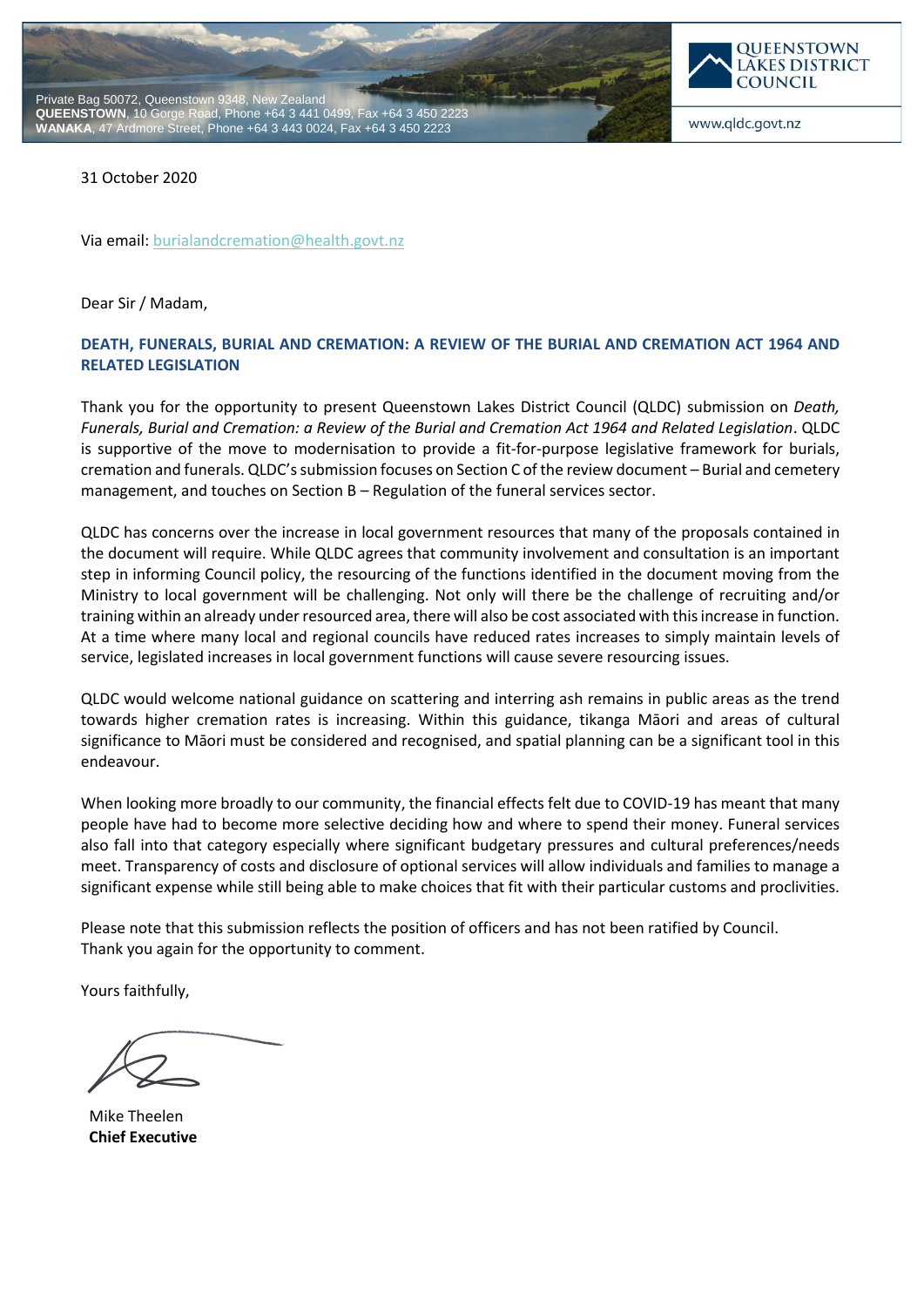#### **1.0 Section C: Burial and Cemetery Management**

- 1.1 QLDC broadly agrees with Option 3 proposed by the Ministry in Section C: Burial and cemetery management.
	- 1.1.1 QLDC welcomes the clarity concerning the maintenance of monuments including heritage sites. Sources of funding for this maintenance must however be identified.
	- 1.1.2 QLDC agrees that there should be no additional provision for private cemeteries at this time.
	- 1.1.3 QLDC is in agreement with the continuation of resource consent requirement for burial on private land rather than removing this provision. There is concern however that there may be addition administrative pressure put on this process should powers be devolved from the Ministry to Local Territoral Authorities (LTA).

## **2.0 Local Territorial Authority Resourcing**

- 2.1 QLDC has significant concerns over the resources that will be required for the reduction in Ministry responsibilities and increasing responsibilities for LTA proposed in the review document.
	- 2.1.1 A shift in functions from central government to local government will put significant strain on an already under-resourced area. The level of expertise required regarding human health and communicable disease for example, is not currently available in the sector and significant funding will be required for the training and recruiting of staff in this area as well as other underserved skill sets.
	- 2.1.2 There are concerns over disinterment process currently undertaken by Ministry moving to LTA due to political influencing of matters should strict rules/ guidelines not be put in place.
	- 2.1.3 New provisions for community cemeteries must ensure the maintenance of comprehensive records to a minimum standard. Standardisation will increase efficiency and aid in the clarity of record keeping and auditing.

## **3.0 Ash Scattering and Ash Interments**

- 3.1 QLDC requests national guidance be made available on ash scattering and ash interments in public places.
	- 3.1.1 Cremation rates are increasing throughout the Queenstown Lakes district, now standing at a 50% cremation rate. There has been also been a trend towards higher numbers of visitors wishing to scatter ashes in the district and therefore national guidelines would be welcomed to inform both residents and vistors to the area.
	- 3.1.2 Cultural perspectives, particularly tikanga Māori regarding the disposal of human remains within the landscape, must be considered and recognised within national guidelines.
	- 3.1.3 QLDC is currently undertaking a Spatial Plan of the district, mapping areas of cultural significance, *wāhi tūpuna* and *nohoanga*. Spatial planning should be used nationally where available and integrated within the guidelines regarding the disposal of human remains. This spatial integration can also be used within the context of local government cemeteries.

#### **4.0 Local Government Cemetery Processes**

4.1 QLDC welcomes the intent for the development of modern and fit-for-purpose legislation supporting the local government cemetery processes.